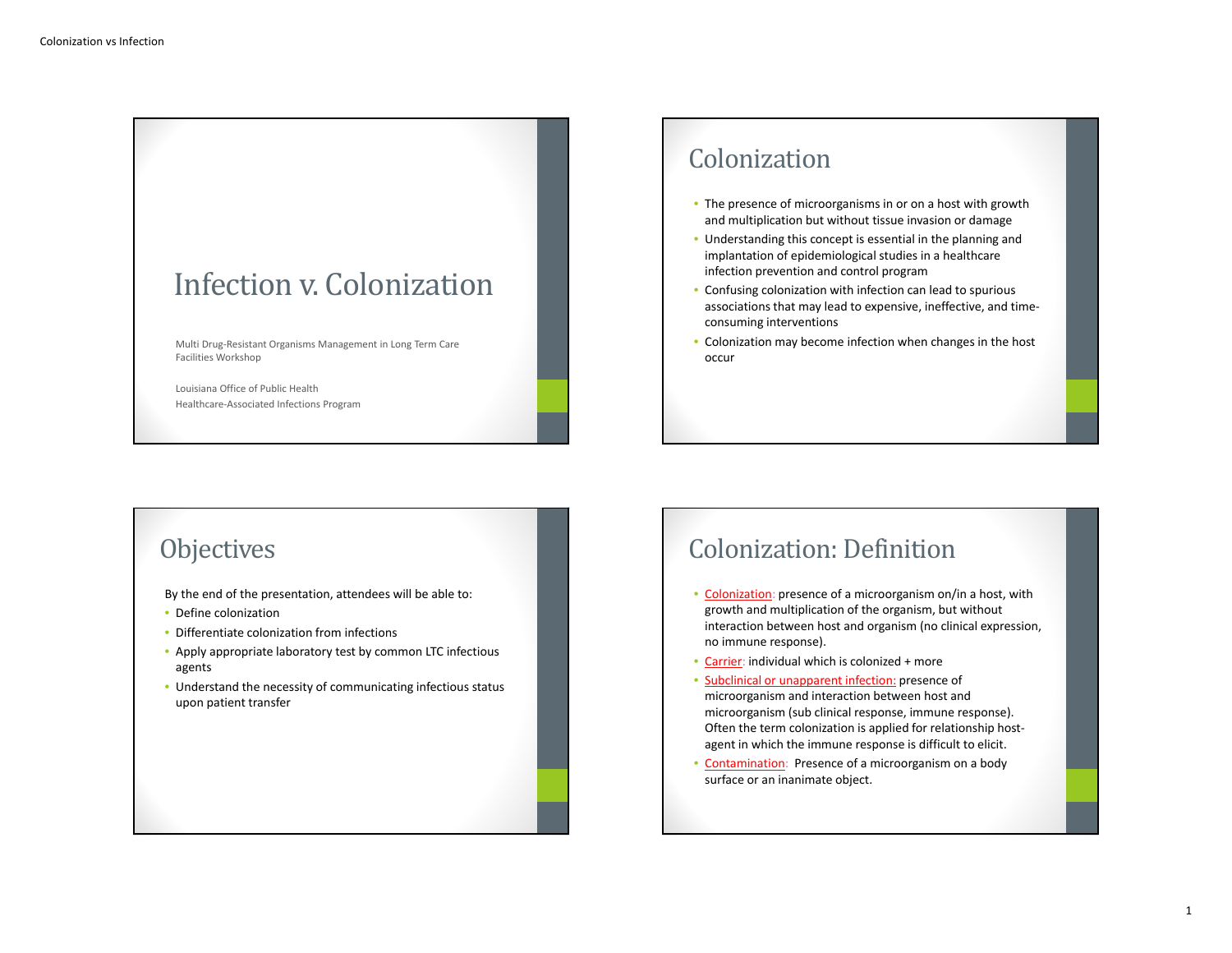### Carrier

A carrier is an individual that harbors <sup>a</sup> specific microorganism in the absence of discernible clinical disease and serve as <sup>a</sup> potential source of infection. A carrier may be an individual who is:

- •colonized
- •**•** infected and asymptomatic
- •**•** in incubation period before disease
- •convalescent from acute disease

The carrier status may be short or lengthy.

#### **Think about carrier as** •**Source**•**Explanation for person who apparently is not infected**

### Spectrum: No Exposure - Exposure - Colonization -Infection - Disease

Host <sup>+</sup> Infectious agent  $\rightarrow$  No foothold: Exposed  $\rightarrow$ Foothold, no reaction ColonizationCarrier $\rightarrow$ Foothold: epithelial attachment  $\rightarrow$ Multiplication: Infection  $\rightarrow$ Direct cytotoxicity  $\rightarrow$ Toxins  $\rightarrow$ Tissue disruption **What is "Exposed" ?**

#### $\rightarrow$ Tissue injury

 $\rightarrow$ Dissemination  $\rightarrow$ Asymptomatic

 $\rightarrow$ Symptomatic

#### **Means of transmission:** Being in the same room as an Infectious tuberculous patient or with a person with HIV • Specific information: Eating a meal or eating the

contaminated food item? Exposure definition relies on information that may not be all

# known.

### Infection

- The replication of organisms in host tissue which may cause disease
- Infection: defines the entrance and development of an infectious agent in <sup>a</sup> human or animal body, whether or not it develops into <sup>a</sup> disease
- Caused by an *infectious agent*: all micro- or macro-organisms capable of producing an infection or an infectious disease
- Infectious disease: an illness caused by a specific infectious agent or its toxic product that results from transmission of that agent or its product from an infected person, animal, or reservoir to <sup>a</sup> susceptible host

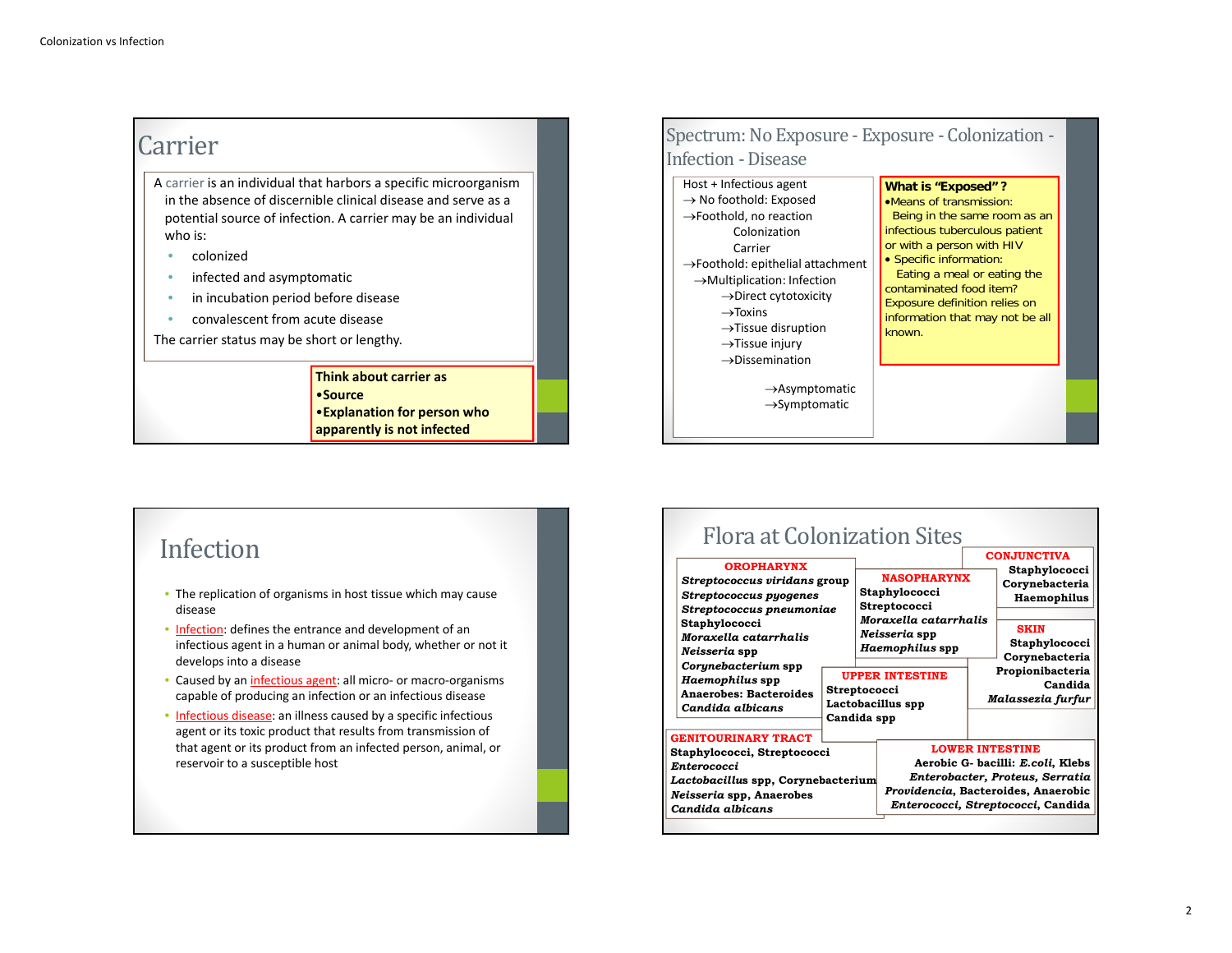





### Clinical Infection

**Clinical infection: Clinical infection may result in signs and symptoms. Some of these may be less obvious or very minor. At the end of the spectrum is the individual with no sign, no symptoms who has <sup>a</sup> asymptomatic infection or subclinical infection.**

**Asymptomatic infection does not mean that "all is quiet". It may cover some very active processes as in the asymptomatic phase of HIV infection, tuberculosis infection, hepatitis B carrier state.**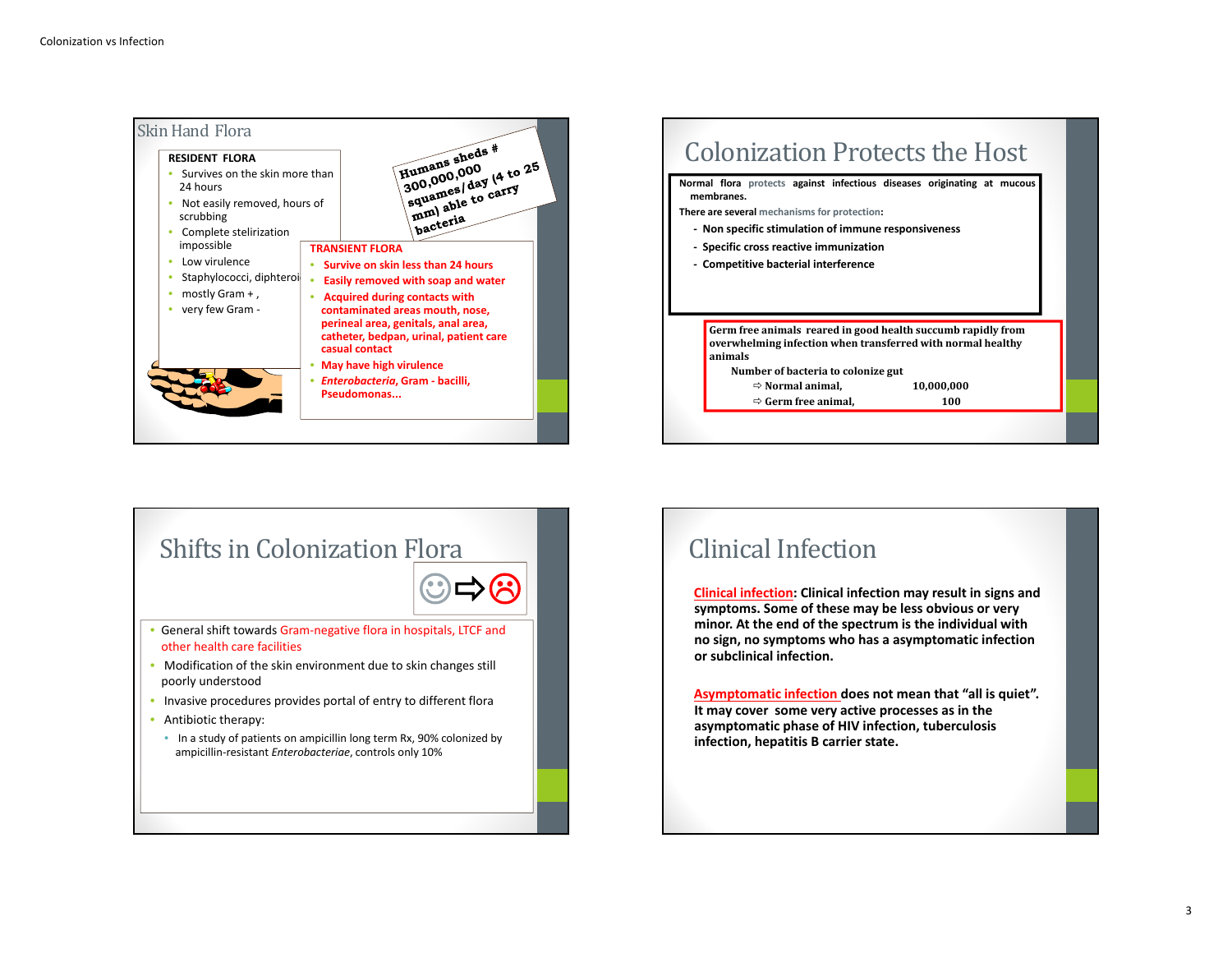

### Sufficient Time to Develop Infection

- • diseases with specific incubation period: stay in hospital  $\geq$  incubation period
- numerous infections do not have well set incubation periods (for example, staphylococci, *E.coli* infections) hospital 2 Includation period<br>
hospital admission of have well set<br>
incubation periods (for example, staphylocod<br> *3* Let these infections rarely develop in less than<br>
2 days<br>
• NHSN criterion: Infection present after the
	- ‐ these infections rarely develop in less than 2 days
	- NHSN criterion: Infection present after the 3rd 1).



## Methicillin‐Resistant *Staphylococcus aureus*(MRSA)

#### **Colonization**

- Approximately 30% of the population is colonized with MRSA
- Organism lives on the skin for long periods of time generally in warm, damp, dark areas of the body
	- Nose
	- Throat
	- Armpits
- "South of the border"

#### **Infection**

- Occurs when <sup>a</sup> bacterial strain undergoes uncontrolled growth
- Can be localized to a specific area such as <sup>a</sup> wound or spread through the bloodstream (bacteremia)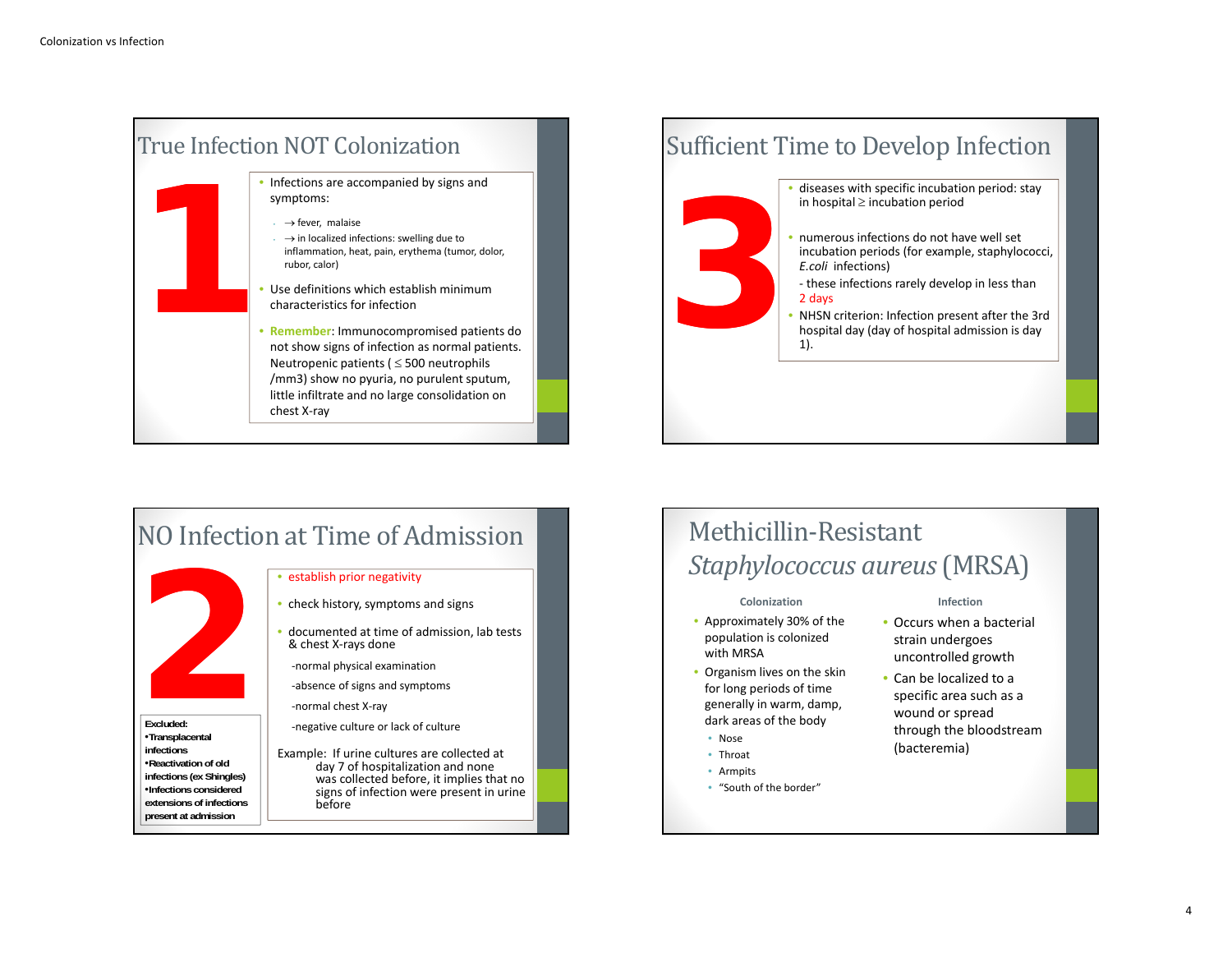# *Clostridium difficile* (CDIFF)

**Infection**• Presence of diarrheal symptoms (3+ unformed

• Colonoscopic findings demonstrating ulcerative

• Cause infections when they enter the body through medical devices like central lines, urinary catheters, or

• Treatment options include tigecycline, colistin, and

wounds

polymixin B

defences to mak other bacteria

stools in 24h) • Stool tests positive for CDIFF toxins or • Detection of toxigenic CDIFF or

colitis

**Colonization**

- Asymptomatic • CDIFF is detected in the absence of symptoms of infection
- The number of colonized patients is higher than symptomatic CDI cases among hospital patients
- Absence of diarrhea without colonoscopic histopathologic findings of pseudomembranous colitis and
- Detection of CDIFF or
- Presence of CDIFF toxins

**No tests of cure!!!!**

### Vancomycin‐resistant Enterococci (VRE)

#### **Colonization**

- Acquired by susceptible hosts in an environment with <sup>a</sup> high rate of patient colonization with VRE, e.g. intensive care units, oncology units
- Can lead to infection depending on the health of the patient

#### **Infection**

- Weakened hosts have an increased likelihood of developing infection following colonization
- PCR is used to detect infections and outbreaks

### Carbapenem‐resistant *Enterobacteriacea* (CRE) **Infection**

#### **Colonization**

- Organism can be found on the body but is not causing any symptoms or disease
- Strains can go on to cause infections in sterile sites of the body
- Generally colonized in the GI tract

### **How CRE take over** 1 Lots of germs and share geneti-

## Urinary Tract Infections

- The prevalence of asymptomatic bacteriuria (ASB), bacterial colonization of the urinary tract without local signs or symptoms of infection, ranges from 23‐50% in non‐catheterized NH/SNF residents to 100% among those with long‐term urinary catheters.
- Differentiating ASB from symptomatic UTI can lead to inappropriate antibiotic use and its related complications.
- High prevalence of ASB and the challenges with diagnosing symptomatic UTI in NH/SNF residents have led to antibiotic overuse in this population.
- • Overuse increases the likelihood of adverse events and complications of previous antibiotic treatment (e.g., CDI) along with emergence, transmission, and acquisition of MDROs.
- Appropriate diagnosis and management of symptomatic UTI is <sup>a</sup> critically important issue in the NH/SNF setting.

#### 5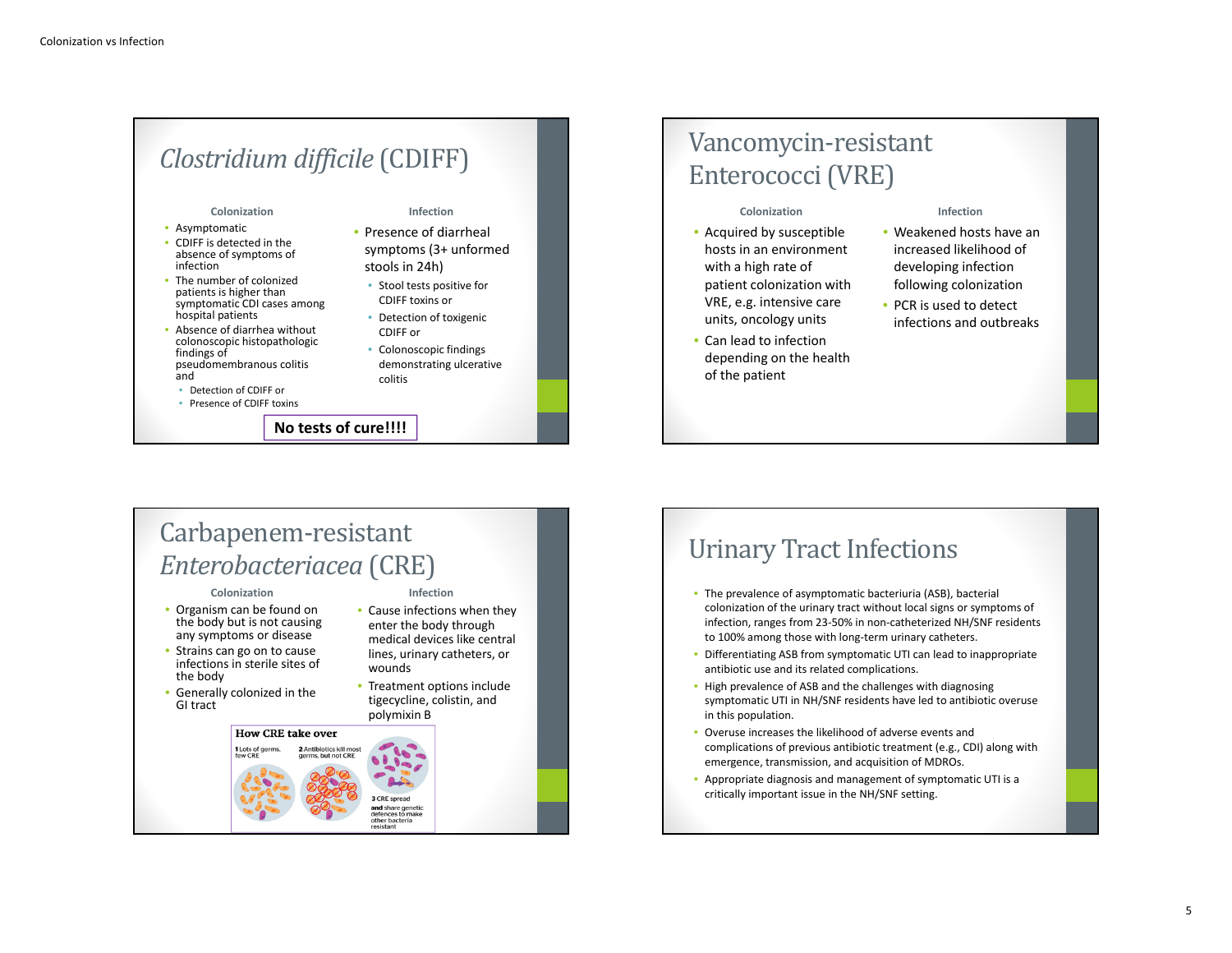| <b>Urinary Tract Infections</b>                                                      |                                                                                      |  |  |  |  |  |
|--------------------------------------------------------------------------------------|--------------------------------------------------------------------------------------|--|--|--|--|--|
| Recommendations                                                                      |                                                                                      |  |  |  |  |  |
| Do not text asymptomatic patients                                                    |                                                                                      |  |  |  |  |  |
| Urine is not sterile<br>٠                                                            |                                                                                      |  |  |  |  |  |
| ۰<br>not suffering from a urinary tract infection                                    | Bacteria are present at low levels in the urine of healthy people                    |  |  |  |  |  |
| <b>Seek and ye shall find</b>                                                        |                                                                                      |  |  |  |  |  |
| Inappropriate surveillance of urinary<br>tract infections                            | Appropriate surveillance of urinary tract<br><b>infections</b>                       |  |  |  |  |  |
| Screening all patients' urine, regardless                                            | Test the urine of symptomatic persons                                                |  |  |  |  |  |
| of presence of symptoms, upon admit to<br>the facility. If organisms are identified, | (fever, dysuria, frequency, etc.) that you<br>suspect have urinary tract infections. |  |  |  |  |  |

## Testing Methods Summary

| <b>Organism</b>       | <b>Testing Indication</b>                                                                                   | <b>Appropriate Specimen</b>                                                                                |
|-----------------------|-------------------------------------------------------------------------------------------------------------|------------------------------------------------------------------------------------------------------------|
| <b>MRSA</b>           | Wound infection with puss or<br>drainage                                                                    | Culture or molecular test<br>of drainage                                                                   |
| Clostridium difficile | Diarrheal episodes of 3 or more<br>stools in a consecutive 24h<br>period                                    | Loose/watery stools that<br>form to the shape of the<br>container                                          |
| <b>CRE</b>            | Depends on site of infection, but<br>generally aches, pain, fever                                           | Varies depending on site<br>of infection                                                                   |
| <b>VRE</b>            | Back pain, trouble urinating,<br>fever, chills, body aches;<br>red/warm wound with swelling<br>and drainage | Culture of peri-rectal/anal<br>swabs or stool specimens                                                    |
| <b>MDRSP</b>          | Fever, chills, sweats, aches and<br>pains, headache, malaise                                                | Urine or sputum Gram<br>stains or antigen tests -<br>likely to be coordinated<br>by an acute care hospital |

### Multidrug‐resistant *Streptococcus pneumoniae* (MDRSP)

**Colonization** • Asymptomatic nasopharyngeal

colonization

#### **Infection**

- Causes invasive diseases such as sepsis, meningitis, and pneumonia
- **Resistant to penicillin and other broad‐spectrum agents such as macrolides and fluroquinolones**
- **Prevention is primarily through Pneumococcal vaccines against the bacteria** *Streptococcus pneumoniae*

# Transferring patients to other

### facilities

- Implement systems to designate patients known to be colonized or infected with <sup>a</sup> targeted MDRO
- Notify receiving healthcare facilities and personnel prior to transfer of suchpatients within or between facilities

| Name/Address of Sending Facility                                                                                                                                                                                                                                                                                                                                                                                                                                                           |             |              |                                                      |                                                  |                                  |
|--------------------------------------------------------------------------------------------------------------------------------------------------------------------------------------------------------------------------------------------------------------------------------------------------------------------------------------------------------------------------------------------------------------------------------------------------------------------------------------------|-------------|--------------|------------------------------------------------------|--------------------------------------------------|----------------------------------|
|                                                                                                                                                                                                                                                                                                                                                                                                                                                                                            |             |              |                                                      |                                                  |                                  |
|                                                                                                                                                                                                                                                                                                                                                                                                                                                                                            |             | Sending Unit |                                                      | Sending Facility phone                           |                                  |
|                                                                                                                                                                                                                                                                                                                                                                                                                                                                                            |             |              |                                                      |                                                  |                                  |
| Sending Facility Contacts                                                                                                                                                                                                                                                                                                                                                                                                                                                                  | <b>NAME</b> |              | <b>PHONE</b>                                         | E-mail                                           |                                  |
| Case Manager/Admin/SW                                                                                                                                                                                                                                                                                                                                                                                                                                                                      |             |              |                                                      |                                                  |                                  |
| Infection Prevention                                                                                                                                                                                                                                                                                                                                                                                                                                                                       |             |              |                                                      |                                                  |                                  |
|                                                                                                                                                                                                                                                                                                                                                                                                                                                                                            |             |              |                                                      | Colonization<br>or history                       | Artive infection<br>on Treatment |
|                                                                                                                                                                                                                                                                                                                                                                                                                                                                                            |             |              |                                                      | Check of YES                                     | Check if TES                     |
|                                                                                                                                                                                                                                                                                                                                                                                                                                                                                            |             |              |                                                      |                                                  |                                  |
|                                                                                                                                                                                                                                                                                                                                                                                                                                                                                            |             |              |                                                      |                                                  |                                  |
|                                                                                                                                                                                                                                                                                                                                                                                                                                                                                            |             |              |                                                      |                                                  |                                  |
| Doe: patient currently have an infection, colonization OR a history of positive culture of<br>a multidrur-retittant organism (MDRO) or other organism of epidemiological<br>tigaificance?<br>Methicillin-recittant Stankylococcus aureus (MRSA)<br>Vanconvein-resistant Enterococcus (VRE)<br>Clareddina difficile<br>Acinetobacter, multidrug-retistant*<br>E coli. Klobriolla. Protour otc. w Extended Spectrum B-Lactamare (ESBL)*<br>Carbapenemate retistant Enterobacteriaceae (CRE)* |             |              |                                                      |                                                  |                                  |
| Other:                                                                                                                                                                                                                                                                                                                                                                                                                                                                                     |             |              |                                                      |                                                  |                                  |
|                                                                                                                                                                                                                                                                                                                                                                                                                                                                                            |             |              |                                                      |                                                  |                                  |
| Does the patient/resident currently have any of the following?<br>Cough or requires suctioning                                                                                                                                                                                                                                                                                                                                                                                             |             |              |                                                      | Central line PICC (Approx. date inserted / / / ) |                                  |
| Diambea<br><b>Nomiting</b>                                                                                                                                                                                                                                                                                                                                                                                                                                                                 |             |              | Hemodialysis catheter                                |                                                  |                                  |
| <b>Encontinent</b> of urine or stool<br>Open wounds or wounds requiring dressing change                                                                                                                                                                                                                                                                                                                                                                                                    |             |              | Suprapubic catheter<br>Percutaneous gastrostomy tabe | Urinary catheter (Approx. date inserted ////     |                                  |